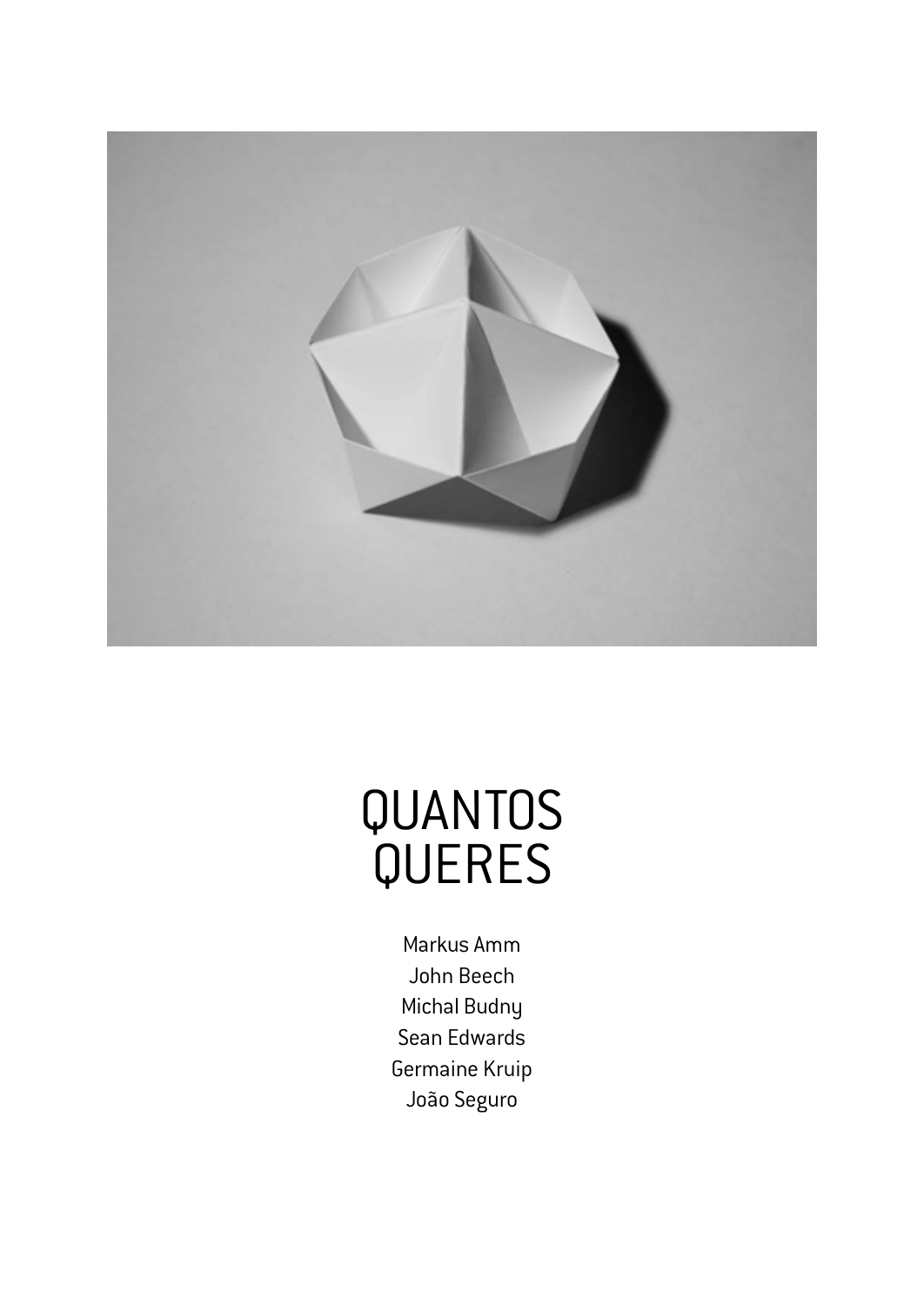

# QUANTOS QUERES

19 MAR - 01 MAI / MAR 19 - MAY 01

GERMAINE KRUIP 1 - Counter Composition, 2006

Espelho, madeira, aço inoxidável, mecânica, ponto de luz natural Mirror, wood, stainless steel, mechanics, daylight spot 80 x 80 x 80 cm  $Ed: 3/5 + 1AP$ 

## JOÃO SEGURO

2 - Cisne Negro, 2009 Mogno / Mahogany 122 cubos incompletos / 122 incomplete cubes 20 x 20 x 20 cm (cada/each) Peça única / Unique piece

## JOHN BEECH

3 - Hybrid Dumpster Drawing #26, 2010 Fotografia a preto e branco em papel RC, fita adesiva de linho Black and white RC photographs, linen tape 43,5 x 49 cm Peça única / Unique piece

# 4 - Hybrid Dumpster Drawing #39, 2010

Fotografia a preto e branco em papel RC, fita adesiva de linho Black and white RC photographs, linen tape 32,5 x 34,5 cm Peça única / Unique piece

# 5 - Hybrid Dumpster Drawing #27, 2010

Fotografia a preto e branco em papel RC, fita adesiva de linho Black and white RC photographs, linen tape 30,5 x 40,5 cm Peça única / Unique piece

# 6 - Hybrid Dumpster Drawing #28, 2010 Fotografia a preto e branco em papel RC, fita adesiva de linho

Black and white RC photographs, linen tape 43 x 44 cm Peça única / Unique piece

7 - Hybrid Dumpster Drawing #30, 2010 Fotografia a preto e branco em papel RC, fita adesiva de linho Black and white RC photographs, linen tape 31,5 x 31 cm Peça única / Unique piece

# 8 - Hybrid Dumpster Drawing #35, 2010

Fotografia a preto e branco em papel RC, fita adesiva de linho Black and white RC photographs, linen tape 44 x 62 cm

Peça única / Unique piece

# SEAN EDWARDS

9 - Sem título / Untitled, 2005 13 sacos de politeno, lentes de vidro 13 carrier bags, glass lenses Dimensões variáveis / Variable dimensions Peça única / Unique piece

## 10 - Dream of Him, 2010

Impressão giclée emoldurada / Framed giclée print 106 x 106 cm Ed.: 1/3 + 2 AP

## MICHAL BUDNY

11 - Midnight Voice, 2010 Cartão, tinta / Cardboard, paint 136 x 63 x 63 cm Peça única / Unique piece

#### MARKUS AMM

12 - Sem títilo #15 / Untitled #15, 2005 Fotograma / Photogram 58 x 48 cm Peça única / Unique piece

13 - Sem títilo #14 / Untitled #14, 2005 Fotograma / Photogram 58 x 48 cm Peça única / Unique piece

14 - Sem títilo #13 / Untitled #13, 2005 Fotograma / Photogram 58 x 48 cm Peça única / Unique piece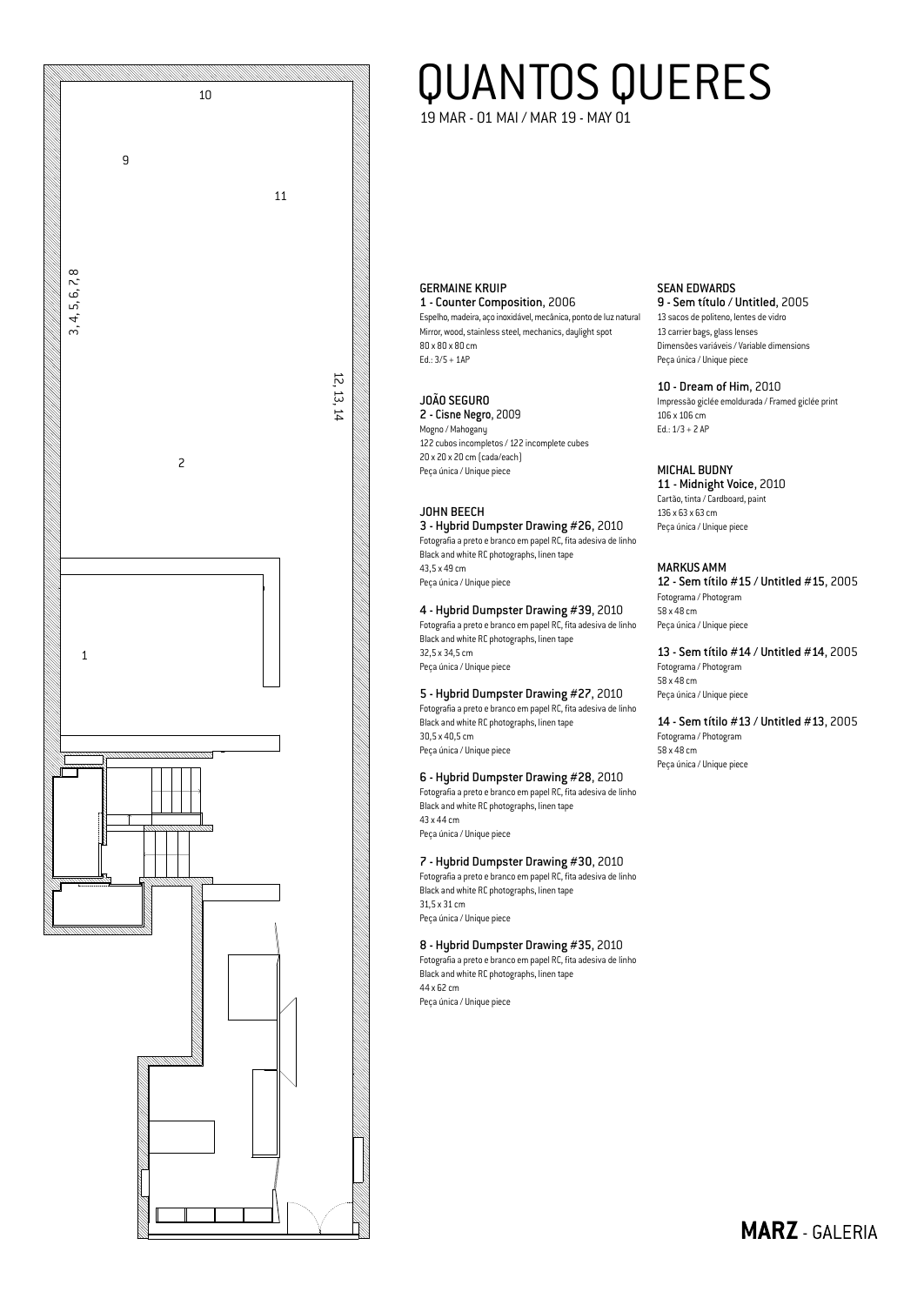# **MARZ** - GALERIA --------------------------------------------------------------------------------------------------------------------------------------------------------------- -

QUANTOS QUERES MARKUS AMM, JOHN BEECH, MICHAL BUDNY, SEAN EDWARDS, GERMAINE KRUIP, JOÃO SEGURO

For immediate release 20 March - 1 May 2010 Opening reception Friday, 19 March, 10 pm Gallery hours: Tuesday - Saturday 12 to 8 pm www.marz.biz



It was one of those random, accidental encounters that seem to materialize out of thin air – a twig that breaks off in the wind and suddenly lands at your feet. Paul Auster, 'The Music of Chance'

MARZ – Galeria is pleased to present 'Quantos Queres', a group exhibition with the participation of Markus Amm (DE), John Beech (UK/USA), Michal Budny (PL), Sean Edwards (UK), Germaine Kruip (NL) and João Seguro (PT).

The inspiration for 'Quantos Queres' comes out of a fascination with the open-ended interpretation offered by certain objects in the world, in this particular case, the fortune teller or cootie catcher, also known as the 'quantos queres' or 'mata piolhos' in Portugal. This origami device, reminiscent of playground mischief, is produced by cutting, folding and unfolding a piece of paper to create a final object which is slid under the fingers and "worked" back and forth, revealing the insides which in turn, hide messages of fortune, compliment or insult. Representative of one of our first encounters with geometric form, multiple planes and for some, our first understanding of chance, choice and possibility.

By taking the object of the quantos queres as its point of departure, this exhibition, in one way or another, touches upon notions encapsulated by the quantos queres: the ludic and the deployment of chance. Within the context of this proposal, chance is understood as a contriving to create a situation favorable to particular returns within a given system and not only as a pure random coincidence. Play, on the other hand, or the ludic, is perceived and adopted as a spontaneous, generative and longstanding aesthetic act, which stands at a remove from reality and practical necessity, and is understood as a means of escape from the traditional, more "serious" methods of expression associated with art. "Play" in this sense is an activity and attitude that opens up unprecedented courses of action and modes of representation from within the bounds of given historic systems.

With the "player's positions" established, this exhibition attempts to gather geometric images or forms and abstractions that present points of intersection with, or that operate within the gaps, opportunities and latencies of the works and theories produced by the neoplastic, minimal and concrete art which somehow anteceded or informed the works here proposed. At a first glance, the array on view seems dead-pan; at times angular, pure and quiet, much in tune with these ideologies, but closer inspection reveals the experiential, the degraded and the everyday, delicately weaved and folded, by way of wit and humor, into the apparently sleek, sober and matter of fact skin of each work. Up close, these apparently insular, minimalistic surfaces and forms present small vibrations - imprecisions, reflections, tears, creases, seams, tiny veins or a certain grain - "impurities" that translate subtleties and elusive material qualities that contradict or speak the unspoken of those who purported to rid and isolate their work of overt connotation, metaphor and narrative.

'Quantos Queres' aims to present moments of puzzlement and excitement by way of a species of objects for which the terms sculpture or photography in a strict sense are somewhat inappropriate; works which are in one way or another indeterminate, imprecise, in transit or shifting, and can be associated with notions of transformability and mobility, much like the game from which this proposal departs, which places several alternate choices at the player's (and viewer's) disposal. The exhibition is not about reviving, refuting or perverting, but working with contradiction, playing up allusion and inviting connotation.

Dice have no memory. Dr. House

Harking back to this childhood device which represents, for some of us, our first taste of gambling, chance and prediction, one is reminded that the quantos queres encapsulates a dialectic that marks our lives: the choice of either controlling the game or accepting the excitement of uncertainty and risk and simply playing it lucky. Either we choose to study the game or we believe something, grace or our opponent will give us a break.

As we grow, we realize that this first embodiment of chance finds its transmutation in the rational systems of forecasting and speculation, practiced, for instance, by stockbrockers. Trying to predict the future while maintaining control characterizes many cultures, past and present, whether it be by way of a soothsayer's bones, a fortune teller's tea leaves or a financier's charts. In modernity, we are taught to manage chance and keep risk at bay, but ever so often, our system fails, and the unthinkable emerges, things fall apart, and many end up suffering through no fault of their own. Society, capitalist society to be more precise, chooses to calculate, contain and manage risk, thereby creating an idea of stability, but we know risk can never be truly eliminated.

There is no such thing as chance. A door may happen to fall shut, but this is not by chance. It is a conscious experience of the door, the door, the door. 'Lieschen', Kurt Schwitters